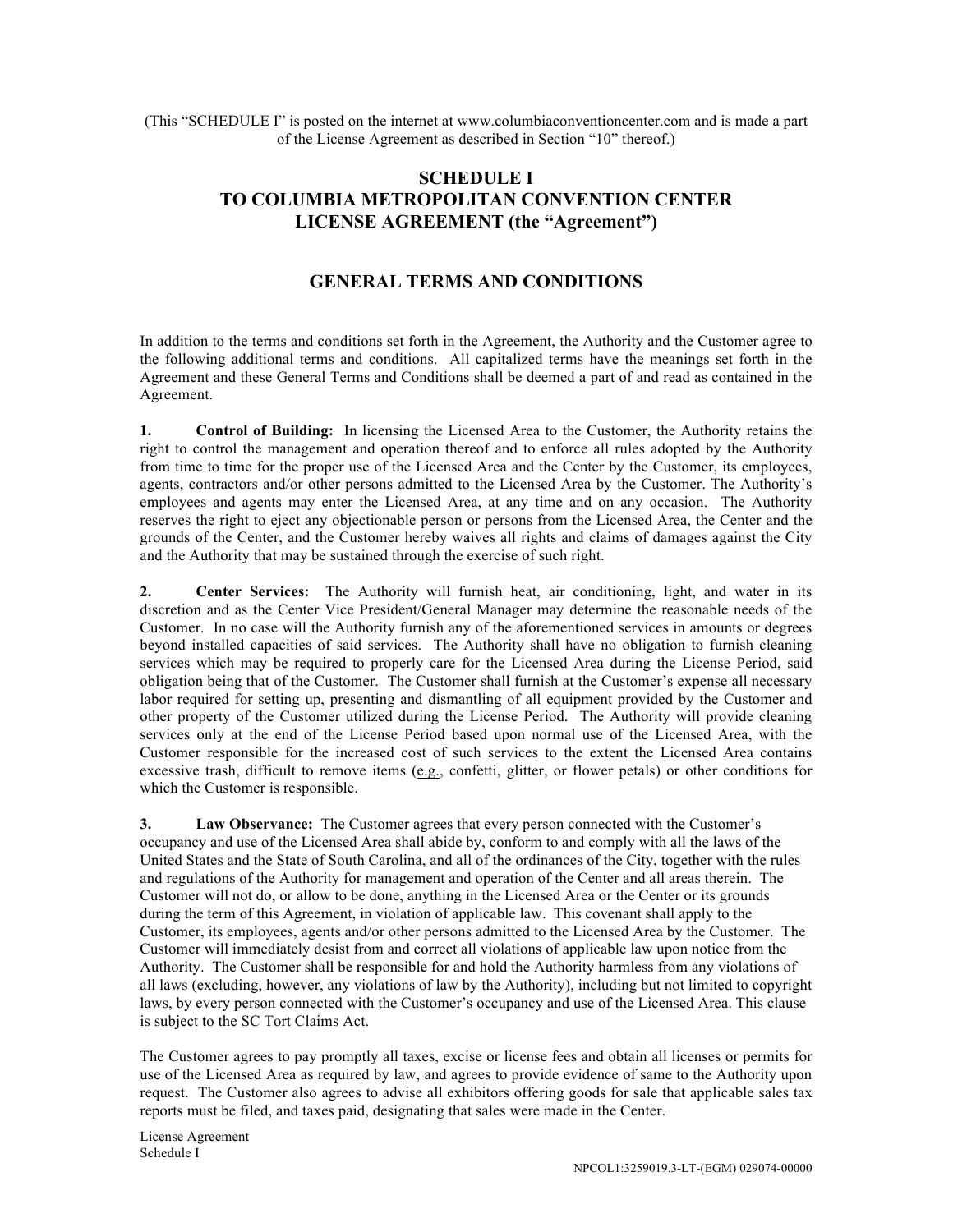**4. Fire and Casualty:** In the event that the Center or any part thereof shall be destroyed by fire or any other casualty or unforeseen occurrence shall render the fulfillment of this Agreement by the Authority impractical or impossible, including without limitation thereto, the requisitioning of the Center by the United States Government or any arm of instrumentality thereof, or by reason of labor disputes, then and thereupon this Agreement shall terminate and the Customer shall receive a pro rata reduction in the balance of the License Fee and the Additional Charges, up to the time of such termination. The Customer hereby waives any claim for damages or compensation should this Agreement be so terminated.

**5. Work Order, Floor Plans and Event Requirements.** At least ninety (90) days in advance of the Event Start Date, the Authority will provide the Customer with the Work Order for the Customer's approval, which will contain a description of all Functions and all equipment/services to be provided by the Authority. The Customer shall promptly approve the Work Order, with all revisions thereto to be agreed upon by the Authority and the Customer.At least thirty (30) days prior to the Event, the Customer shall (i) provide a written description of required room or hall set-ups, staging, personnel requirements, and food and beverage requirements, (ii) for events with booth space, exhibitors and/or vendors, prior to the Customer making commitments to any parties regarding use of any portion of the Licensed Area, including assignments of exhibit space, the Customer shall provide the Authority with one (1) copy of the full and complete floor plan for the Event (including a description of all required electrical, communications systems, and plumbing work), and (iii) in each case, receive the Authority's written approval thereof. At least ten (10) days prior to the Event Start Time, the Customer shall confirm the continued accuracy of the approved submissions under (i) and (ii) above and obtain written approval from the Authority for any updates or revisions thereto. The Customer shall be responsible for all added costs incurred because of late delivery of such materials or revisions therein, which shall be charged in the Authority's reasonable discretion. The Authority reserves the right to require the Customer to make reasonable changes, deletions or additions to the foregoing to assure the efficient operation of the Center for the Event and other activities being conducted in the Center at such time. [Food and beverage services must be arranged within onehundred eighty (180) days of the Event Start Date with the Center's food service provider. All additional requirements related to such services for all Functions shall be contained in a separate agreement for such services between the Customer and the food service provider.]

**6. Evacuation of Facility:** Should it become necessary in the judgment of the Authority to evacuate the Center for reasons of public safety, the Customer will retain possession of the Licensed Area for sufficient time after such evacuation to complete presentation of his activity without an increase in the License Fee, provided that such time does not interfere with another future user of the Licensed Area.If it is not possible to complete the Event as scheduled, the License Fee and the Additional Charges shall be prorated, or adjusted in the discretion of the Authority. The Customer hereby waives any claim for damages or compensation from the Authority.

**7. Responsibility for Property:** The Authority assumes no responsibility whatsoever for any property placed in the Center, including the Licensed Area, by the Customer. The Authority is hereby expressly relieved and discharged from any and all liability for any loss, injury or damage to persons or property that may be sustained by reason of the occupancy of the Center, including the Licensed Area, by the Customer, unless it is proved that such loss, injury or damage is caused by the Authority's gross negligence or willful misconduct.

**8. Removal of Properties:** In the event that goods, wares, merchandise and property of any and all kinds and description, are left in the Center after the termination of this Agreement, then the Authority shall be and is hereby authorized to remove from the Center at the expense of the Customer, all such goods, wares, merchandise and property of any and all kinds and description. The Authority shall not be liable for any damage or loss to said goods, wares, merchandise or other property which may be sustained, either by reason of such removal or the place to which it may be removed, and the Authority is hereby expressly released from any and all claims for damages of whatever kind or nature. The Authority reserves the right to remove from the Center all effects of the Customer or any person connected to the Customer's occupancy of the Licensed Area remaining in the Center after termination of this Agreement at the expense of the Customer and to charge One Hundred and no/100 Dollars (\$100.00) per day for each day after End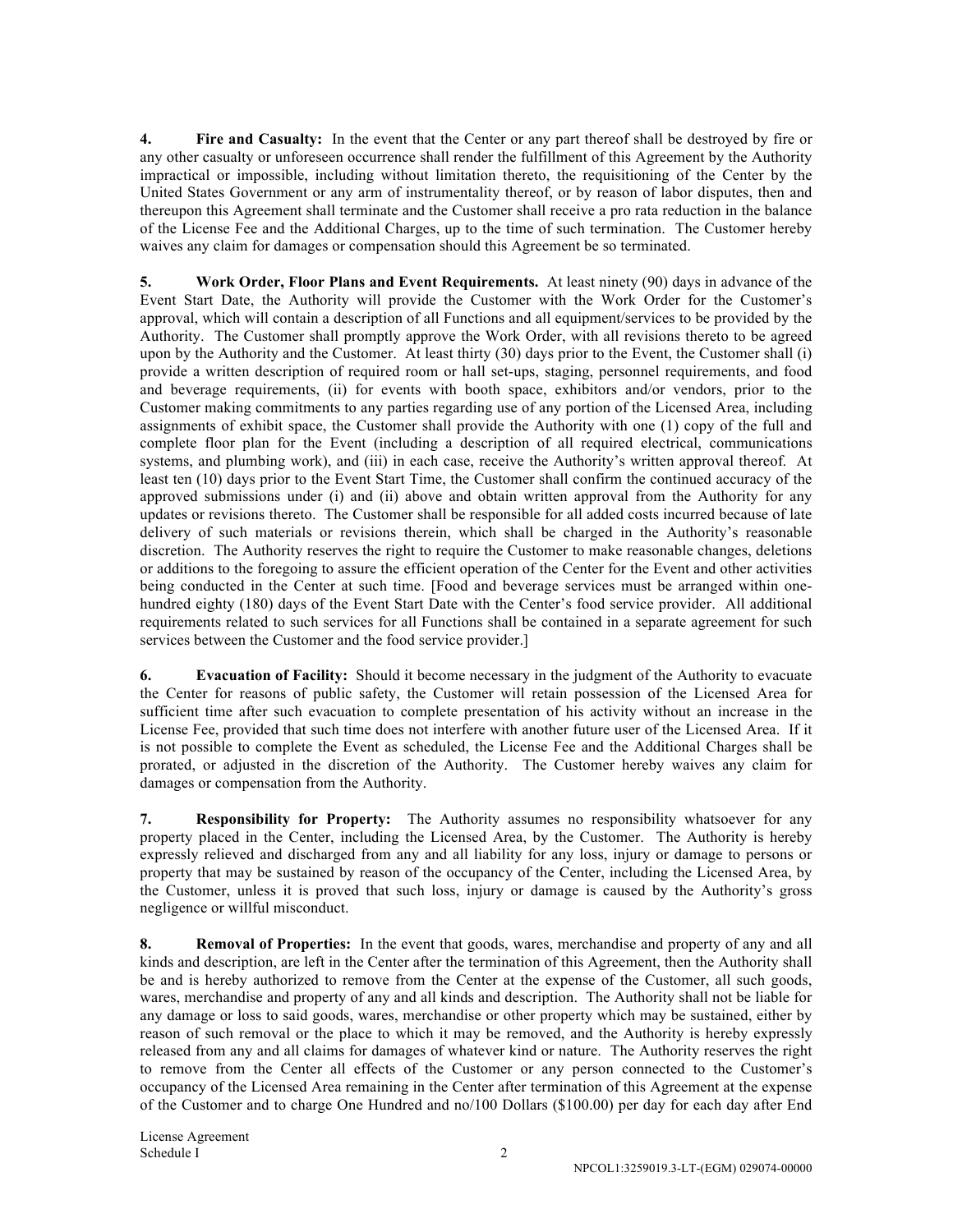Time that any property remaining in the Center, or the actual expense incurred in such removal and storage, whichever is greater.

**9. Guest Capacity:** At no time shall the Customer sell or otherwise dispose of, or permit to be sold or otherwise dispose of, tickets in excess of the seating capacity of the Licensed Area. Further, in areas where seating is not provided the Customer shall at no time admit a larger number of persons than the legal capacity or that can move about safely and freely. Further, the Customer will not permit chairs or other objects to be or remain in the passageways or exit ways and will keep all passageways and exit ways clear at all times. Sidewalks, grounds, entries, passages, vestibules, halls, elevators, abutting streets and all ways of access to public utilities of the Licensed Area shall not be obstructed by the Customer, its employees or agents, or used for any purpose other than ingress to and egress.

**10. Defacement of Center:** The Customer shall not injure or mar, or in any manner deface the Licensed Area, and shall not cause or permit anything to be done whereby the Center and the Licensed Area shall be in any manner injured or marred or defaced, nor shall the Customer drive or permit to be driven, any nails, hooks, tacks, screws or bolts in any part of the Center, including the Licensed Area, nor shall the Customer make or allow to be made any alteration of any kind therein or thereon, nor tape any adhesive tape or stickers at any location therein. The Customer shall not sell, dispense or give away or permit the sale, dispensing or giving away of gas filled balloons or adhesive stickers in the Licensed Area or in any of the halls, passageways or approaches thereto. If the Licensed Area, or any portion of the Center or its grounds, during the term of this Agreement shall be damaged by the act, default or negligence of the Customer, or by the Customer's agents, employees, or any other persons admitted to the Licensed Area by the Customer, the Customer will pay to the Authority upon demand, such sum as shall be necessary to restore the damaged area to the original condition, ordinary wear and use excepted. **This clause is subject to the South Carolina Tort Claims Act.**

**11. Care of Premises:** The Customer agrees to cause the Licensed Area to be kept clean and orderly and generally cared for in a reasonable manner during the term of this Agreement.

**12. Approval of Services:** All decorators, contractors or other service people or agencies employed or engaged by the Customer shall be subject to approval by the Authority and must complete a Third Party Provider Agreement before working in the Center, which applies to services provided in the Center, including compliance with applicable rules and regulations and requires evidence of insurance in certain instances.

**13. Signs and Posters:** The Customer will not post or allow to be posted or exhibited signs, advertisements, show bills, lithographs, posters, or cards of any description inside or in front of or on any part of the Center except in regular locations provided by the Authority therefore, and will use, post or exhibit only such advertisements, show bills, lithographs, posters, or cards as related to the performance or exhibition or event to be given in the Licensed Area, as are approved in writing by the Center Vice President/General Manager and only if approved, such use shall be only for the License Period (unless otherwise specified in such written approval). The Customer further agrees not to allow any advertising media to imply that the Authority is sponsoring or endorsing the event covered by this Agreement without the written consent of the Authority.

**14. Lost Articles:** The Authority shall have the sole right to collect and have the custody of articles left in the Center by the persons attending any event given or held in the Licensed Area, and the Customer or any person in the Customer's employ shall not collect or interfere with the collection or custody of such articles.

**15. Assignments:** The Customer shall not assign this Agreement or suffer any use of the Licensed Area other than herein specified, or sublet the Licensed Area or any part thereof, without the prior written consent of the Authority.

**16. Fire Hazards:** The Customer shall not do or permit to be done anything in or upon any portion of the Center, including the Licensed Area, or bring or keep anything therein or thereupon which will in any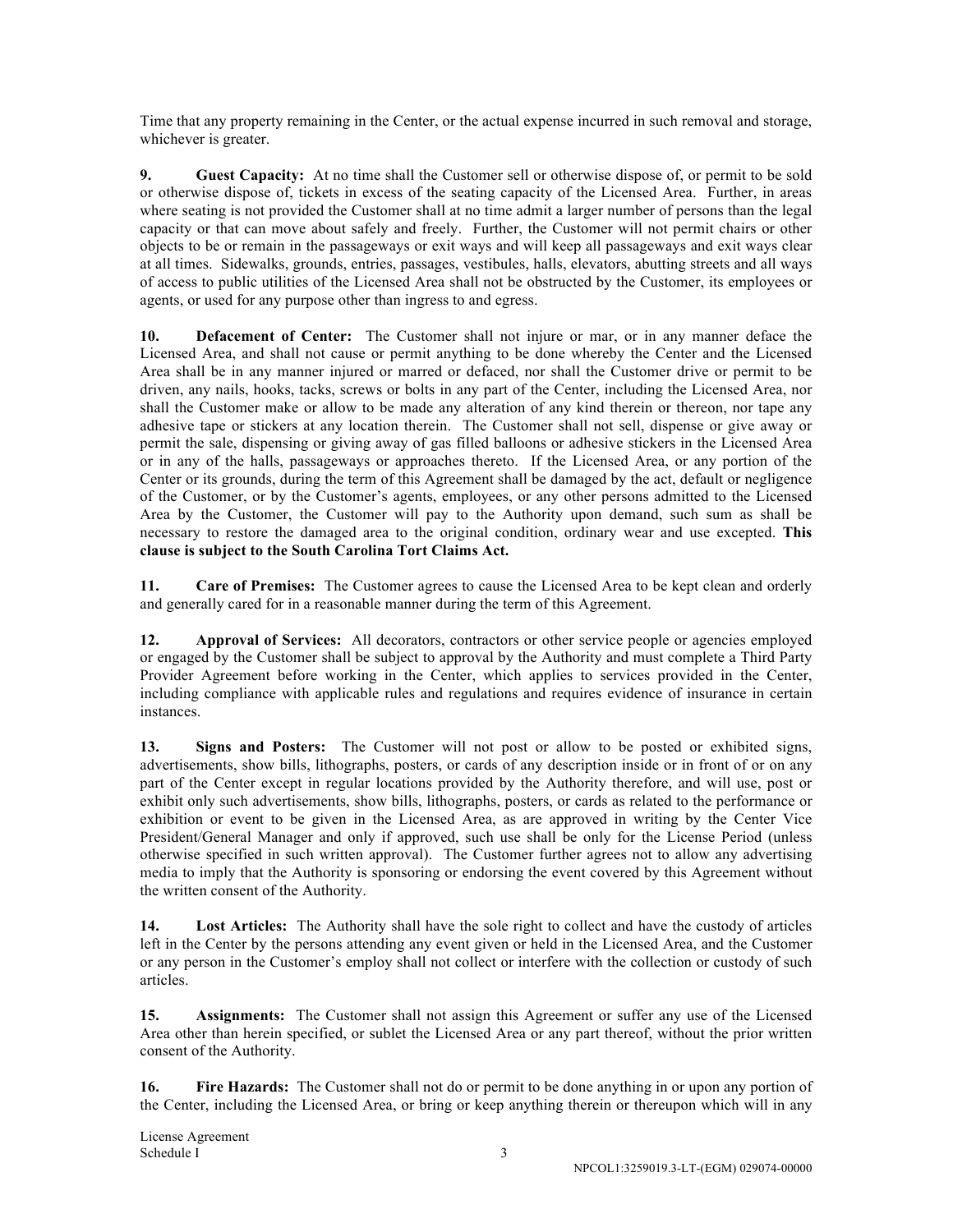way conflict with the conditions of any insurance policy upon the Center or part thereof, or in any way increase the rate of fire insurance upon the Center or on property kept therein, or in any way conflict with the laws relating to fires or with the regulations of the fire department, or with any of the rules, regulations or ordinances of the City or in any way obstruct or interfere with the rights of the other users of the Center or injure or annoy them. The Customer shall not, without the written consent of the Authority, put up or operate any engine, motor, or machinery on the premises, or use oils, explosives, fireworks (including sparklers), burning fluids, camphene, kerosene, naphtha, or gasoline for either mechanical or other purposes. The Customer may not use hazer or fog machines without prior written approval of the Authority and will be responsible for the cost of a fire watch during the Function. The Customer further agrees that all decorative material used in the premises must be flameproof and that all matters involving safety be resolved by the decision of the Center Vice President/General Manager.

The Center is a "No Smoking" facility. The Customer agrees to notify all agents, employees, or any other persons admitted to the Licensed Area by the Customer that smoking is prohibited inside the Center.

**17. Discretionary Matters:** Any decision affecting any matter not herein expressly provided for shall rest solely within the discretion of the Authority.

**18. Vacating of Licensed Area:** The Customer agrees to vacate, quit and surrender the Licensed Area to the Authority at the End Time in the same condition as the Licensed Area was made available to the Customer at the Start Time.

**19. Workmen's Compensation:** The Customer agrees to save the City and the Authority harmless and to indemnify them against any claims or liability for compensation under the South Carolina Workmen's Compensation Act arising out of injuries sustained by any employees of the Customer or of any contractor or sub-contractor under the Customer.

**20. Damage to Premises:** The Customer acknowledges that the Licensed Area together with all furniture, fixtures and equipment located therein have been delivered to the Customer in an undamaged condition. The Customer agrees that if the Licensed Area, any portion of the Center, or any furniture, fixture or equipment located in the Licensed Area and made available for the Customer's use hereunder shall be damaged during the term of this Agreement by the act, default or negligence of the Customer, or of the Customer's agents, employees, third party providers, patrons, guests, or any person admitted to the Licensed Area by the Customer, the Customer will pay to the Authority upon demand such sum as shall be necessary to restore said area to an undamaged condition. The Customer hereby assumes full responsibility for the character, acts and conduct of all persons admitted to the Licensed Area or to any portion of the Center by the consent of the Customer or by or with the consent of any person acting for or on behalf of the Customer. **This clause is subject to the South Carolina Tort Claims Act.**

**21. Attorney's Fees, Litigation Expenses:** If the Customer defaults in the payment of the License Fee or any other amount or charge for which the Customer is liable hereunder or in the performance of any obligation in the part of the Customer to be performed hereunder, then in such event the Customer covenants and agrees to pay all costs and expenses including reasonable attorney's fees, incurred by the Authority in the collection of such rental or charges and/or in the protection or enforcement of the Authority's rights hereunder.

**22. Control, Custody, and Handling of Receipts:** In the handling, control, custody, and keeping of receipts and refunds, whether the same are received through the box office or otherwise, the Authority is acting for the accommodation and sole benefit of the Customer, and that as to such receipts and funds the Authority shall be responsible only for gross neglect or willful misconduct.

**23. Performance Approval:** The Authority retains approval rights over any and all activities, performances, exhibitions or entertainment to be conducted or provided in the Licensed Area and the Customer agrees that no such activity or part thereof shall be given or held if the Authority provides written objection on the grounds of character offensive to the public morals, failure to uphold event advertising claims or violation of any governmental laws, rules and regulations.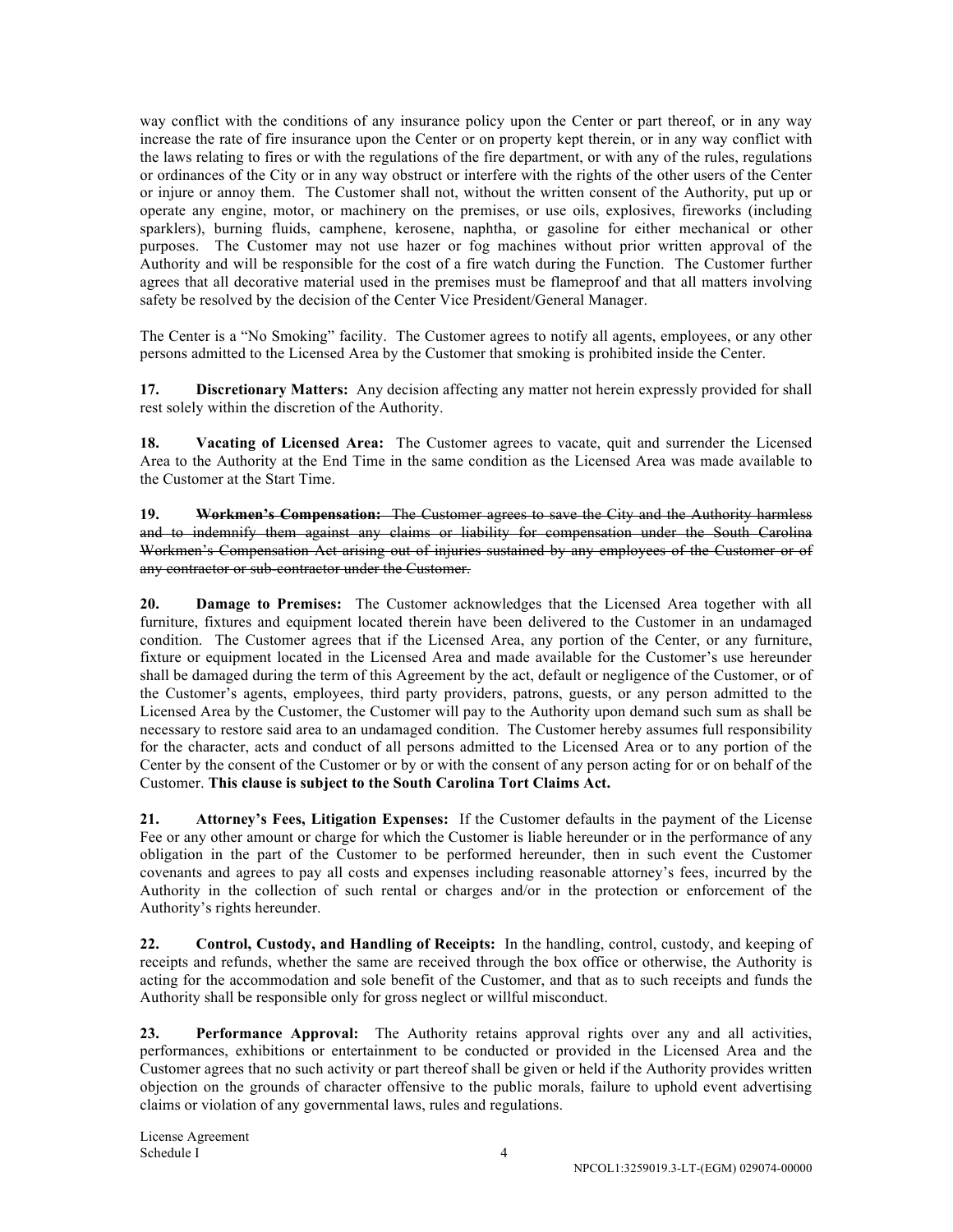**24. Non-Discrimination:** In its use and occupancy of the Licensed Area, the Customer shall not discriminate against any person or class by reason of age, sex, handicap, color, race, creed, religion or national origin.

**25. Successors and Assigns:** All terms and conditions of this Agreement shall be binding upon the parties, their heirs, successors, and assigns, and cannot be varied or waived by any oral representations or promise of any agent or other person of the parties hereto unless the same shall be in writing signed by the duly authorized agent or agents of the parties hereto.

**26. Copyrights:** The Customer will assume all costs arising from the use of patented, trademarked, franchised or copyrighted music, materials, devices, processes or dramatic rights used on or incorporated in the event. The Customer agrees to indemnify, defend and hold harmless the City and the Authority from any claims or costs, including legal fees, which might arise from question of use of any such material described above.

**27. Parking:** All parking rights and privileges are reserved by the Authority with respect to any parking on the grounds of the Center, including the area located immediately to the south of the Center, and the Authority shall not be required to provide any specific parking to the Customer unless agreed in writing by the Authority. The Customer may be responsible for costs associated with a parking lot attendant if determined to be necessary for the Function by the Authority. Public parking facilities in the area will afford the Customer, its employees, agents and guests spaces for parking at prevailing rates for the area.

**28. Customer Property:** The Authority will make reasonable efforts to accept delivery of property addressed to the Customer one (1) business day prior to the Event at a cost of five (\$5) dollars per box. Any shipments received prior to one (1) business day prior to the Event will incur a cost of ten (\$10) dollars per box, and the Customer will indemnify and hold harmless the City and the Authority for any loss or damage to such property in the receipt, handling, care or custody of such property at any time. The Customer further indemnifies the City and the Authority from any claims or costs related to claims from any third party for loss or damage to property located on or about the Center in connection with the Event.

**29. Interruption or Termination of Event:** The Authority shall retain the right to cause the interruption or termination of any Event in the interest of public safety.

**30. Advertising:** The Customer agrees that all advertising of the Event will be honest and true and will include accurate information on show times and ticket prices.

**31. Non-Exclusive Right:** The Authority shall retain the right to use and/or license use of such portions of the Center as may not be covered by this Agreement. The Authority also retains the right to reenter any part of the Licensed Area should such part become vacant; and to determine that such unused portion may be offered for other use, with receipts there from going to the Authority but an appropriate adjustment made as to the License Fee.

**32. ADA Compliance:** To the Authority's knowledge, the Center, as a place of "public accommodation", is in compliance with the Americans With Disabilities Act (Public Law 101-336) (the "ADA"). If the Customer determines that any violation of the ADA exists with respect to the Center, the Customer shall promptly notify the Authority in writing and the Authority shall endeavor to comply with the ADA in all material respects. The Customer shall comply with the ADA with respect to all activities conducted within the Licensed Area.

The Authority and the Customer shall jointly endeavor to identify organizations or individuals that can provide any auxiliary aids and services that are required by the ADA.

**33. Relocation of Licensed Premises:** The Authority reserves the right to relocate the designated Licensed Area to alternative comparable space within the Center if such relocation should become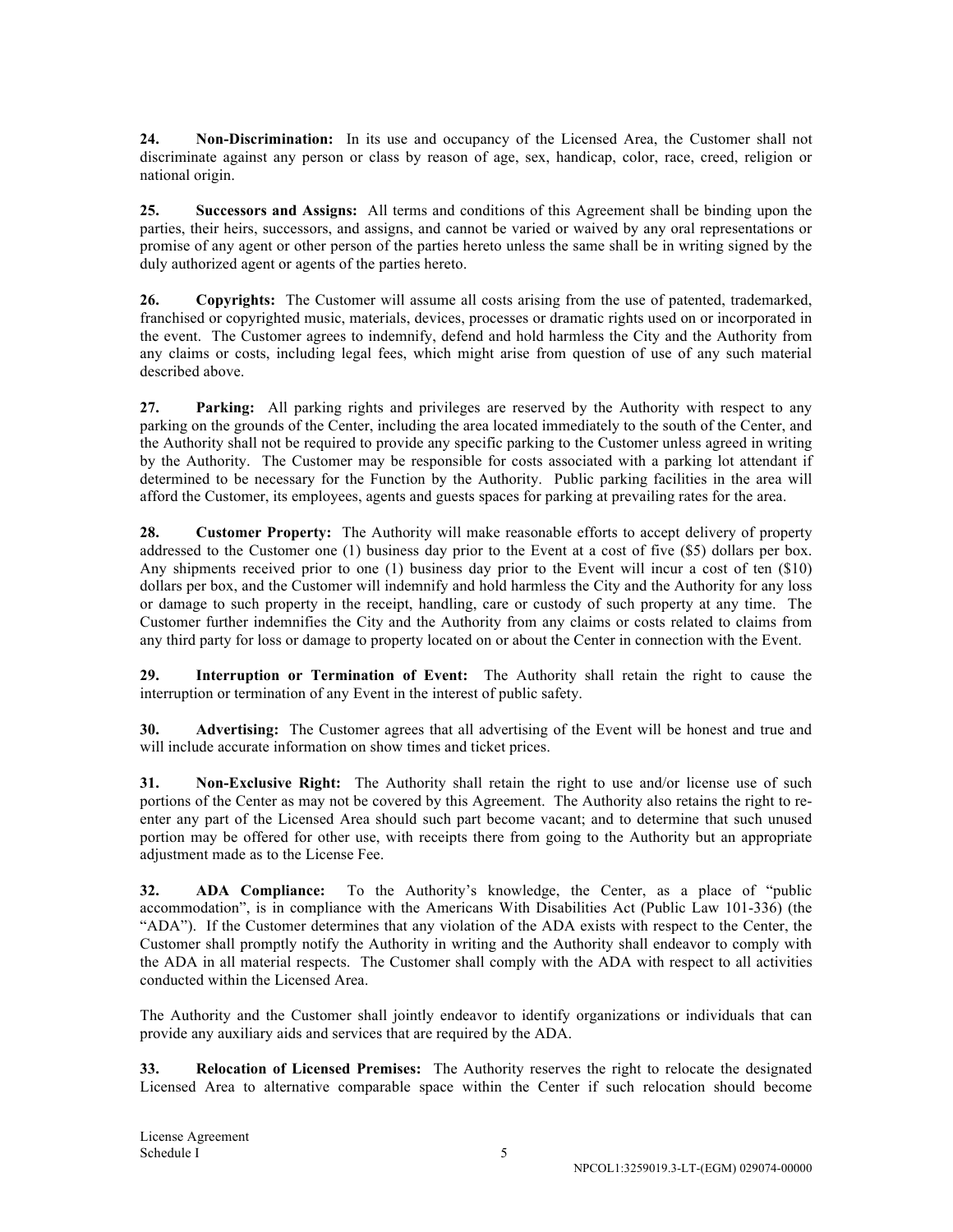necessary. The Customer agrees that any such relocation of Licensed Area will not constitute a breach of this Agreement.

**34. Arbitration:** At the sole and exclusive option of the Authority, any dispute, argument or claim arising out of or related directly or indirectly to this Agreement between the Authority and the Customer may be submitted to binding arbitration in Columbia, South Carolina in accordance with the rules of the American Arbitration Association.

**35. Interpretation:** All references to the City or the City of Columbia include the Columbia Public Facilities Corporation. All references to the Center, unless the context clearly requires otherwise, include the Licensed Area, all interior and exterior portions of the Center, its grounds and all parking areas operated by the Authority for use by the Customer and visitors to the Center. All references to indemnification or liability of the Authority shall include, within the coverage of such provision, shareholders, the members, board of directors, officers, employees and agents of the Authority and any other persons or entities to whom the Authority may have an obligation to protect, defend or indemnify, which specifically includes the City of Columbia.

**36. Force Majeure:** The Authority may terminate or suspend its obligations under this Agreement if such obligations are delayed, prevented or rendered impractical by any of the following events to the extent such event is beyond the reasonable control of the Authority: fire, flood, riot, earthquake, civil commotion, insurrection, Act of God, labor disputes, strikes, wars, shortage of or inability to obtain materials, supplies or utilities, or any law, ordinance, rule or regulation. In any such event the Authority shall not be liable to the Customer for delay or failure to perform its obligations, except that the License Fee and the Additional Charges shall be prorated or adjusted in the discretion of the Authority.

**37. Cumulative Remedies:** All rights, powers and privileges conferred hereunder upon the Authority shall be cumulative and shall not be restricted to those given by law.

**38. Notices:** All notices required or permitted to be given to any party pursuant to this Agreement shall be in writing and delivered personally, or sent by registered or certified mail, return receipt requested, or by generally recognized, prepaid, overnight air courier services, or by facsimile or email. If given by facsimile or email, the notice shall be deemed to have been given upon receipt of a confirmation or reply, respectively. All other such notices to either party shall be deemed to have been provided when delivered, if delivered personally or refused by those individuals or entities addressed below. The designation of the individuals to be so notified and the addresses of such persons or entities for the purpose of notice may be changed from time to time by written notice to the other party, in a manner provided herein for giving notice, which shall be deemed effective ten (10) days after such written notice of change is furnished to the other party.

| To Authority: | Vice President/General Manager<br>Columbia Metropolitan Convention Center<br>1101 Lincoln Street<br>Columbia, South Carolina 29201 |
|---------------|------------------------------------------------------------------------------------------------------------------------------------|
| To Customer:  | At the address set forth on page 1 hereof                                                                                          |

**39.** Refunds: Refer to the appropriate section of your License or Catering Agreement for details pertaining to cancellations of building space. Should you have any questions or require clarification, please contact your Sales Manager/Event Manager. Event orders cancelled within (14) business days prior to event will not be refunded. Refund requests relating to amenities or equipment provided by third party vendors (including but not limited to SC Audio Visual, Ovations Catering, Displays Unlimited, etc.) must be requested directly from the vendor. All refund requests required or permitted to be given to any party may be requested (see information below) in writing and delivered through either of the following methods: in person, by registered or certified mail (return receipt requested), or by generally recognized prepaid, overnight air courier services, facsimile or by email. If submitted via facsimile or email, the notice shall be deemed to have been received upon confirmation or reply,